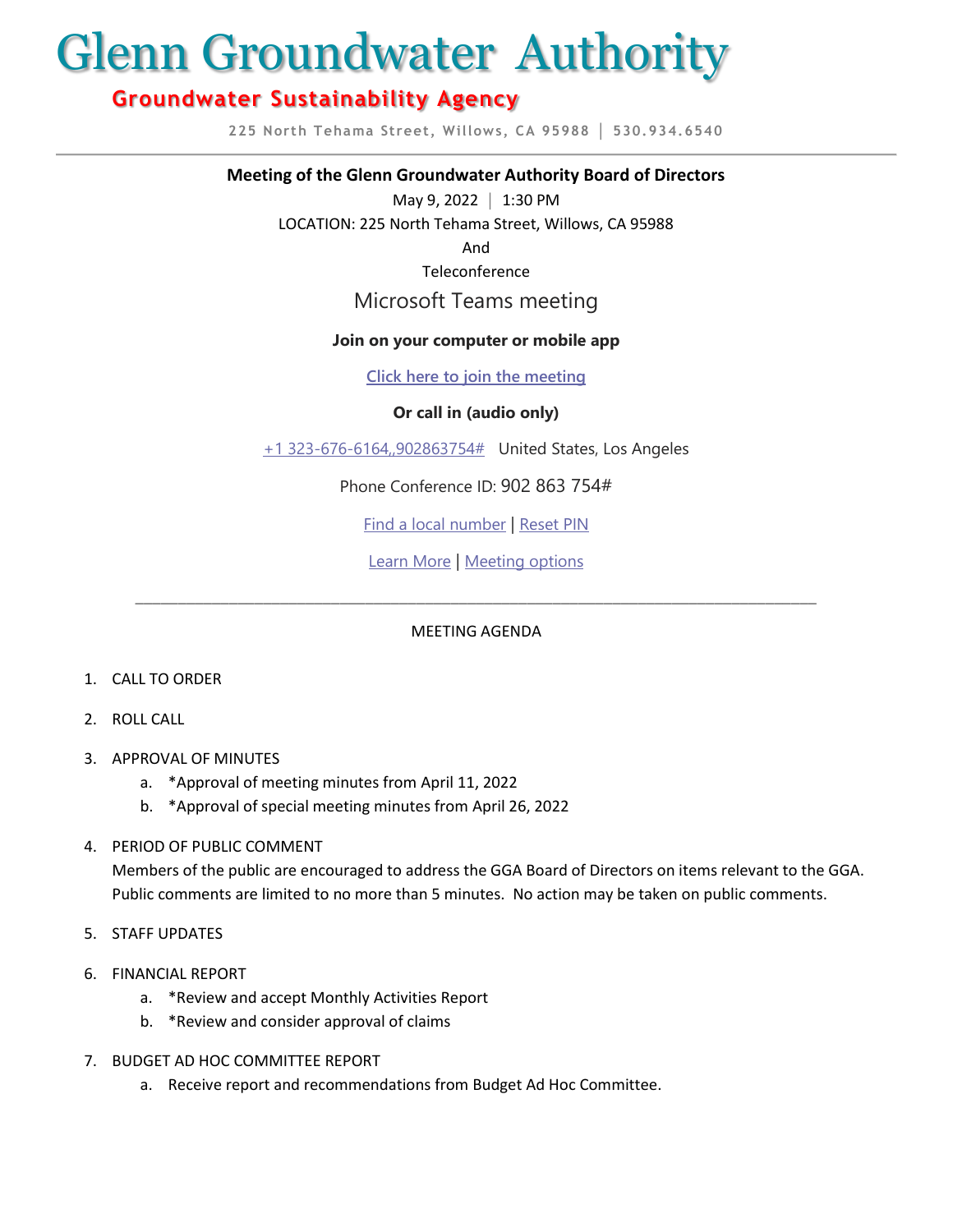#### 8. GLENN GROUNDWATER AUTHORITY OPERATIONS FEE

- a. \*Adopt the Glenn Groundwater Authority Operations Fee per acre for Fiscal Year 2022/2023.
- b. \*Adopt Resolution 2022-005 Authorizing the County to Collect Property-Related Fees on the County Tax Roll and Indemnification of the Collecting Agency.
- c. \*Authorize the Program Manger to complete or direct the completion of all tasks necessary for the completion of the submittal packet to the Glenn County Department of Finance.
- 9. FISCAL YEAR 2022/2023 BUDGET
	- a. \*Consider approval of the Fiscal Year 2022/2023 Glenn Groundwater Authority Budget.
- 10. COLUSA SUBBASIN GROUNDWATER SUSTAINABILTY PLAN
	- a. GSP Development Grants (Proposition 1 and Proposition 68) and Project Agreements
	- b. Groundwater Sustainability Plan Implementation
- 11. DISCUSSION ON AGREEMENT WITH DAVIDS ENGINEERING, INC. TO PROVIDE ON-CALL TECHNICAL CONSULTING SERVICES
- 12. DISCUSSION ON WATER CONSERVATION CAMPAIGN
- 13. \* APPROVE LETTER OF SUPPORT: CITY OF ORLAND DOMESTIC WELL AND GROUNDSWATER STORAGE TANK PROJECT
- 14. RECEIVE RECOMMENDATION FROM RECHARGE AD HOC COMMITTEE TO ENGAGE THE SERVICES OF A TECHNICAL CONSULTANT TO PLAN AND DEVELOP RECHARGE PROJECT(S)
- 15. DISCUSSION ON EXECUTIVE ORDER N-7-22 AND WELL PERMIT ACKNOWLEDGMENT RESPONSE

#### 16. COMMITTEE UPDATES

- a. 2022/2023 Budget Ad Hoc Committee
- b. Executive Committee
	- i. CGA/GGA Joint Executive Committee
- c. Multi-Benefit Recharge Pilot Project Ad Hoc Committee
- d. Recharge Pilot Project Ad Hoc Committee
- e. Technical Advisory Committee
- f. Water Well Drilling Permits and Standards Ad Hoc Committee

#### 17. CLOSED SESSION

Gov't Code §54956.9 – Conference with Legal Counsel – Anticipated or significant exposure to litigation regarding tax refund claims and challenges to previously adopted property related fees.

18. CLOSED SESSION

Gov't Code §54956.9 – Conference with Legal Counsel – Existing Litigation Aqualliance, California Water Impact Network, and California Sportfishing Alliance vs. Colusa Groundwater Authority, Glenn Groundwater Authority Colusa County Superior Court - Case Number CV24584

#### 19. REPORT OUT FROM CLOSED SESSION

#### 20. MEMBER REPORTS AND COMMENTS

21. NEXT MEETING